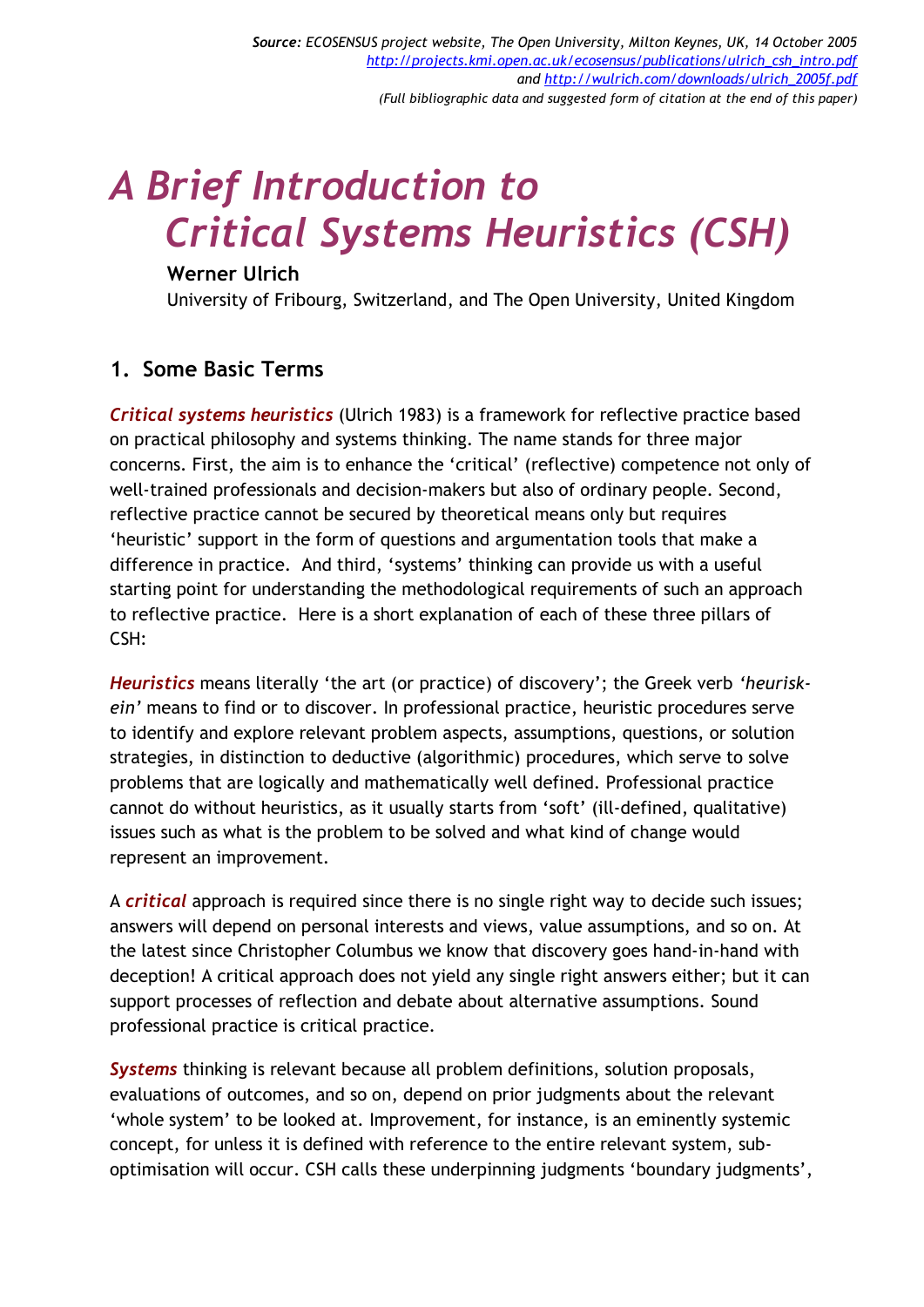as they define the boundaries of the reference system that is constitutive of the meaning of a proposition and for which it is valid.

*Boundary judgments* determine which empirical observations and value considerations count as relevant and which others are left out or considered less important. Because they condition both 'facts' and 'values', boundary judgments play an essential role when it comes to assessing the meaning and merits of a claim.

*Claims* are all assertions or suggestions to which we attach some relevance (meaningfulness) and validity (justifiability) in processes of opinion formation, problem solving, decision-making, action, or conflict resolution. Typical claims are: a problem definition or an account of a problem situation; a solution proposal; a suggested measure of success or an assumed general notion of improvement; an assertion of moral rightness; a claim to knowledge or to rationality; and so on. All these types of claims are inevitably *partial* (selective) in the dual sense of representing a part rather than the whole of the total universe of conceivable considerations, and of serving some parties better than others – no proposal, no decision, no action can get it equally right for everyone!

*Merit* is a pragmatic criterion in the sense of philosophical pragmatism and semiotics. For a claim to have pragmatic merit, it is not sufficient that its formulation is grammatically and logically coherent and semantically clear, it also needs to be relevant and acceptable to those concerned in the light of the real-world consequences that it may have if it is accepted as a basis of action. In order to clarify a claim's meaning and to judge its merits, we need to examine the question: What difference does it make in practice? Accordingly, issues such as 'Who will benefit and who not?', 'How does this claim deal with the concerns of those who are not likely to benefit?', or 'What is the underlying notion of improvement?' are to be considered.

In the terms of CSH, the sum-total of these considerations of fact and of value make up the *reference system* that gives meaning to a particular claim and conditions its validity. In everyday language, we may speak of the 'relevant context' or of the 'situation of concern' (meaning the *perceived* context or situation), but we usually do so in an intuitive rather than a systematically reflected way. Consequently, in many discussions we fail to achieve mutual understanding, since due to divergent references systems, we actually speak about different subjects.

*Clear and valid thinking,* as well as *productive communication,* demand that we make it clear to ourselves as well as to everyone else concerned what is the reference system that we assume in each discussion. If we are not able to qualify the reference system for which we claim a proposition to be meaningful and valid, we don't really know what we are talking about, and we certainly risk that others will understand something else than what we expect them to understand. If however we are very well aware of our boundary judgments but do not disclose them to others, we risk claiming too much – we fail to qualify our claims by pointing out their limitations.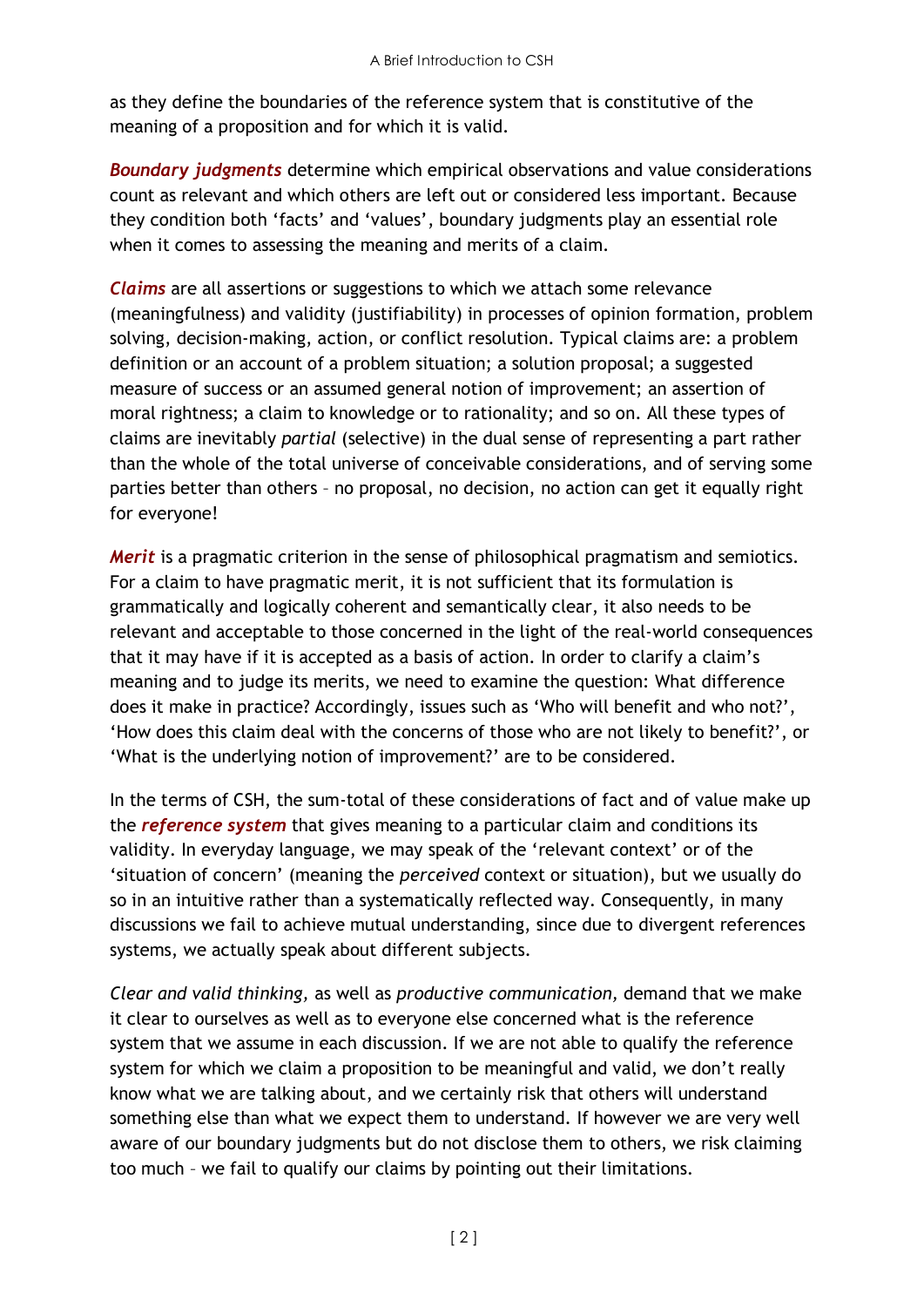# **2. Boundary Critique – The Methodological Core Principle of CSH**

The basic idea of CSH is to support *boundary critique* – a systematic effort of handling boundary judgments critically. Boundary critique may take two main forms: it can aim at handling boundary judgments self-critically *(reflective practice),* or it can use boundary judgments for critical purposes against those who may not handle them so self-critically *(emancipatory practice).* 

The methodological core idea consists in surfacing the unavoidable *selectivity* of claims, in the dual sense of 'partiality' explained above. Boundary judgments are the perfect target for this purpose, for unlike what one might think at first, they reflect a claim's *entire* selectivity regarding both its empirical or normative content. It is important to understand that boundary judgments are not just one (perhaps even minor) among many other sources of selectivity – for example, in the sense that once the reference system is determined, it is then the specific content of our thinking or discussion which determines how 'partial' they are. Rather, *any* partiality can and needs to be understood as amounting to boundary judgments; for any content we do or do not consider, and the way we consider it, implies corresponding boundary judgments. This consequence is the reverse side of the coin of 'clear and valid thinking', as it were; we cannot meaningfully talk about any aspect of a situation or an issue without implying boundary judgments. What a certain aspect means depends on what consequences we anticipate it to have, whose concerns we assume to be affected, what criteria of success or improvement we associate with it, and so on; and all these assumptions and associations embody boundary judgments as to what is to be part of the picture and what is not. Whether these judgments are conscious and deliberate or unintended makes no difference.

Likewise, the argumentative quality of a reflection or discussion reflects itself in boundary judgments. Wanting argumentation, say because we argue incoherently or fail to anticipate side effects and risks of a proposed action correctly, always amounts to modifications of the reference system that we treat as relevant. Thus, if for example we consider some aspect as relevant and perhaps even agree with others that it is important, but then fail to take it properly into account, due to lacking knowledge, to an error of judgment or some communicative misunderstanding or distortion, we have in fact excluded that aspect from our reference system. The same observation applies to the influence of power and other non-argumentative means of buttressing a claim: if those in control of a situation deliberately suppress or ignore some aspect of a problem situation at issue, they actually talk about something else than what they pretend. Those who understand the trick can then challenge them by uncovering the circumstance.

In conclusion, both reflective and emancipatory practice can methodologically be grounded in a systematic process of boundary critique. The question is, can we offer people the conceptual tools they need to identify, discuss or challenge boundary judgment systematically?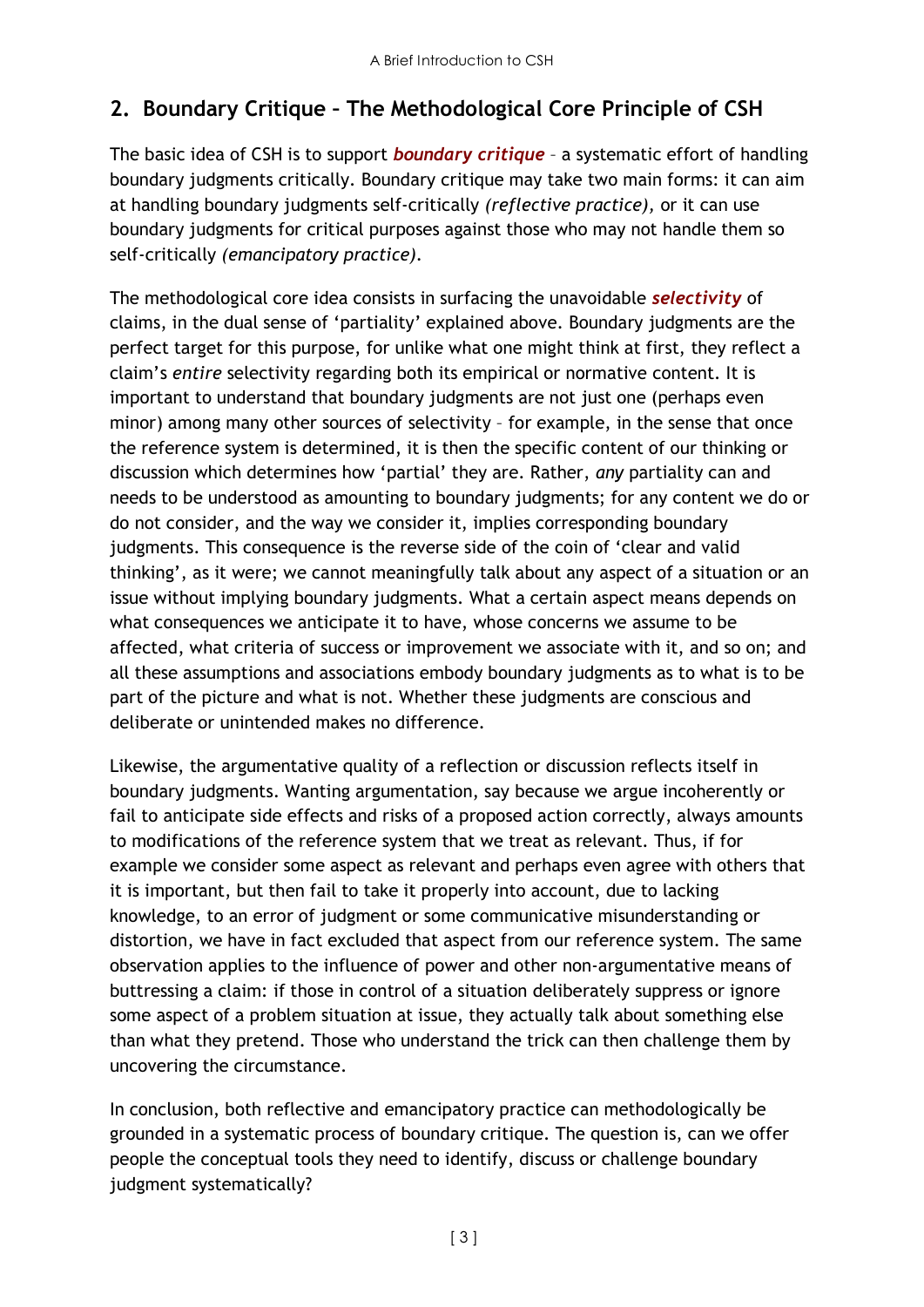# **3. The Process of Boundary Critique**

A systematic *process of boundary critique* faces the following tasks:

- 1. It needs to *identify* the sources of selectivity that condition a claim, by surfacing the underpinning boundary judgments.
- 2. It needs to *examine* these boundary judgments regarding their practical and ethical implications; what difference do they make to the way we see the situation in question?
- 3. It needs to *find options* for determining the reference system that conditions a claim, by giving alternative answers to some of the boundary questions; for only in the light of alternative reference systems can we fully appreciate the selectivity of the present one.
- 4. It needs to *seek* some *mutual understanding* with all the stakeholders concerned regarding their different reference systems. If in the process a shared notion of the relevant reference system can be achieved, so much the better; but even if no agreement can be reached, understanding the way reference systems differ still represents an important gain in communicative rationality. Misunderstandings can be avoided in this way, and mutual tolerance can grow. (Note that identifying the stakeholders to be consulted represents itself a boundary judgment in need of critique, although the previous steps should provide a tentative basis).
- 5. Finally, when some of the parties handle their own boundary judgments uncritically, either because they take them for granted or try to impose them on others, it may become necessary to *challenge* their claims through the emancipatory use of boundary critique (see Section 5).

CSH offers some guidance for each of these tasks. However, it would be a mistake to conceive of boundary critique as a kind of step-by-step technique for 'boundary setting', that is, as a method to determine 'right' and 'wrong' boundary judgments and to settle conflicts. No kind of theory of methodology whatsoever could claim to know the 'right' answers to boundary issues. All that boundary critique can achieve is to help the parties in appreciating their own boundary assumptions and those of others, so that they can then articulate their concerns in a cogent way. The decision on what boundary judgments should underpin practical action is then a question of l*egitimacy* rather than of validity; once the selectivity of claims has been become transparent, democratically institutionalised processes of decision-making can work in a meaningful way.

As a matter of principle, from a critical point of view we can never justify our claims by referring to the methodologies we use or to the theories we rely on. Only institutionalised processes of legitimate decision-making can justify the way our claims may affect the different parties concerned. Hence, boundary critique should be understood – and practised – primarily as a reflective *attitude,* rather than as a technique. That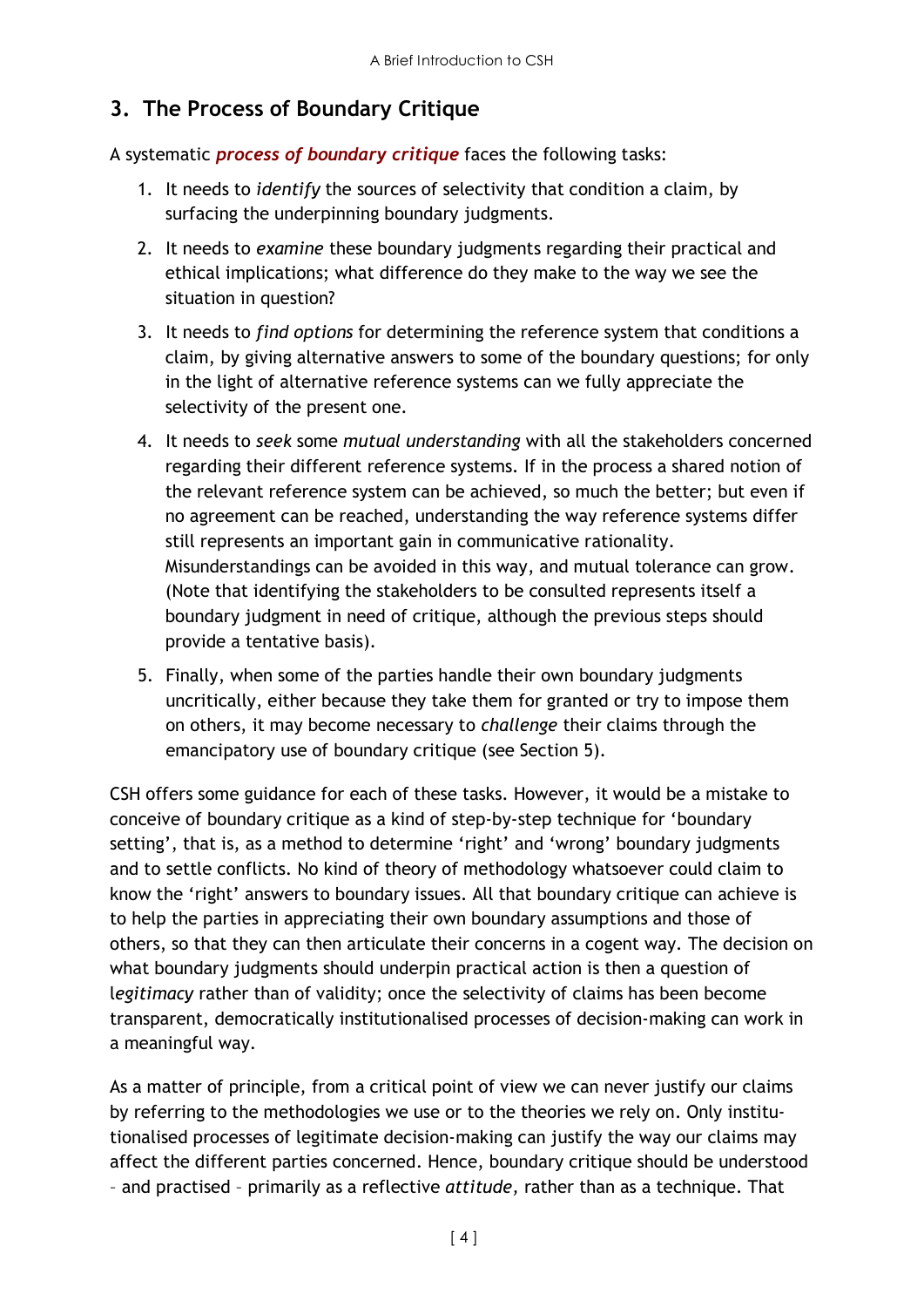has both advantages and disadvantages: The advantage is that practising boundary critique does not depend on learning yet another problem-solving methodology (few professionals, much less ordinary people, are prepared to learn to master a large array of different problem-solving methodologies). It is quite good enough to understand the role that boundary judgments play and then to 'translate' this understanding into a Socratic attitude of self-reflection regarding one's own claims, and of tolerance (combined with critical appreciation) regarding the claims of others. The disadvantage is that boundary critique is not a self-contained approach but is more useful in combination with other approaches to problem structuring and problem-solving.

Let us briefly characterise the kind of *boundary-critical attitude* that CSH proposes:

- Basically, from now on, when we refer to a 'problem situation' or to any kind of 'real-world' circumstances, it should be clear that we always mean to refer to the *perceived* situation or circumstances *as appreciated through a reference system* of underpinning boundary judgments.
- Likewise, we understand that one of the most important qualities of a claim is its limitations, and hence, its *self-limiting* nature. Obviously, as soon as we recognise the conditioned character of all our perceptions and claims, we can no longer articulate perceptions or raise claims in the same (unqualified) assertive mode that is so characteristic of everyday discussions as well as of the usual practice of 'applied science' and expertise. Rather, the question of how *'scientific'* the findings and conclusions of even the most professional application of scientific tools are, as well as how *credible* our everyday claims are, is now to be measured by the extent to which we make their conditioned character clear to ourselves and to everyone else concerned. Lest we be convicted of relying on undisclosed assumptions and hence, of *claiming too much,* an effort of clarifying and disclosing our boundary judgments is required. Furthermore, such a critical effort also makes sense lest we misunderstand the claims of others or let ourselves be deceived by them.
- A third and last important aspect of a boundary-critical attitude is this. Once we have understood that all our claims are conditioned by boundary judgments, the next step is to realise that this limitation holds just as much for the claims of well-trained experts and decision-makers as for those of ordinary people! The implication is that *when it comes to boundary judgments, we basically meet as equals.* Everyone can question the boundary judgments of others with equal right. This opens up a chance for everyone to acquire a new critical competence, one that is independent from any special knowledge or argumentative skills beyond those available to a majority of ordinary people. The mentioned Socratic attitude thus paves the way for an orientation towards emancipation and democratic self-determination.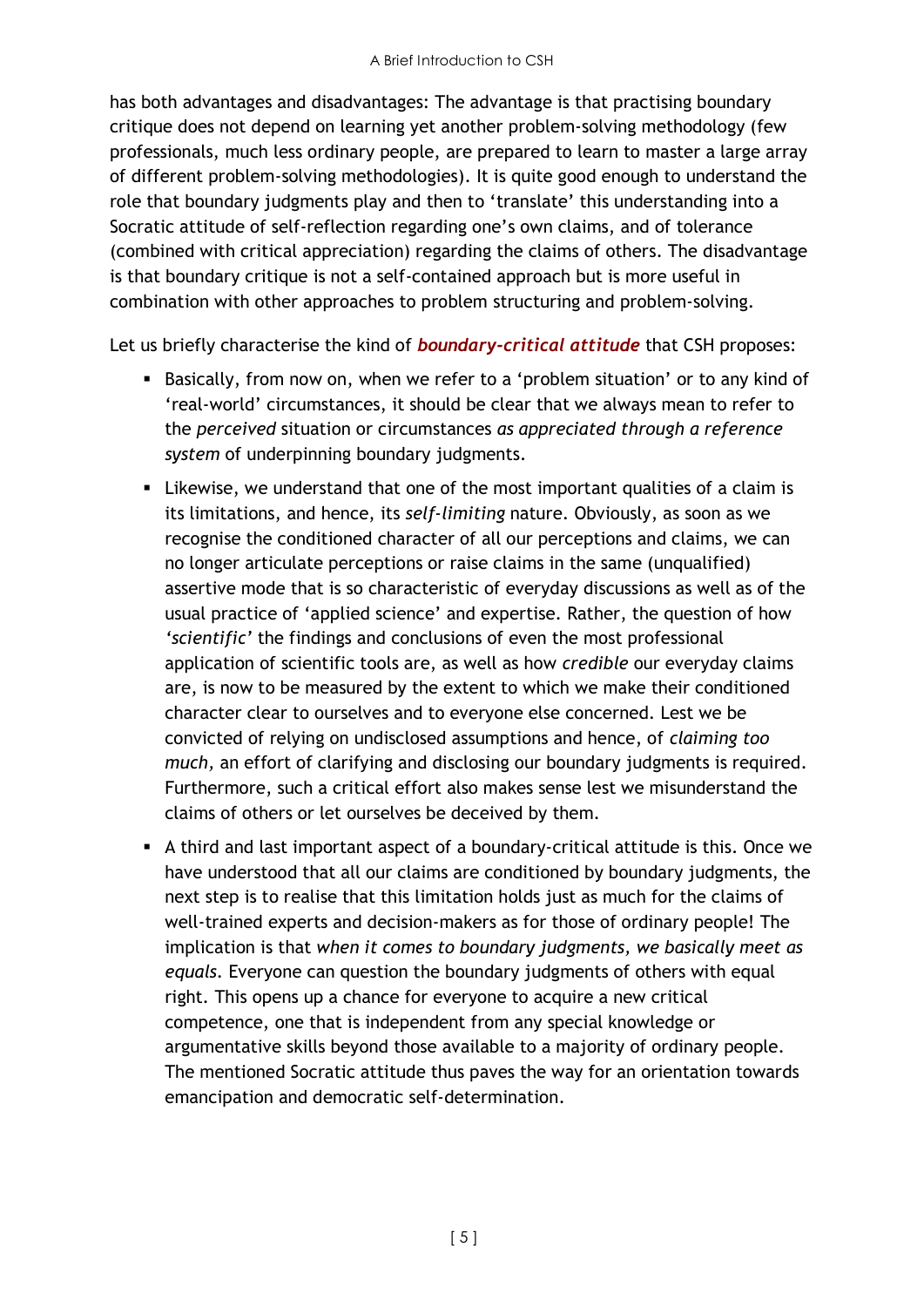Let us now look at the *methodological core principle* embodied in the concept of boundary critique. As we have understood, the basic requirement for developing the required critical competence is grasping the way judgments of fact as well as of value depend on boundary judgments and are connected through them. CSH explains this by means of the *eternal triangle* (Figure 1). Whenever we propose a problem definition or solution or raise any other claim with a practical intent, we cannot help but assert the relevance of *some* facts and norms as distinguished from others. Which facts and norms we should consider depends on how we bound the reference system, and viceversa; as soon as we modify our boundary judgments, relevant facts and norms are likely to change, too. We are thus caught in an argumentative triangle.



**Figure 1:** The 'eternal triangle' of boundary judgments, facts, and values (Source: Ulrich 2000, p. 252)

CSH calls the process of thinking through the triangle *systemic triangulation.* It means to consider each corner of the triangle in the light of the other two. For example, what new facts become relevant if we expand the boundaries of the reference system or modify our value judgments? How do our valuations look if we consider new facts that refer to a modified reference system? In what way may our reference system fail to do justice to the perspective of different stakeholder groups? Asking ourselves how the facts that we find relevant, the value considerations we deem adequate, and the context (reference system) that we consider, mutually condition one another is highly relevant for developing a sense of modesty regarding our claims, as well as tolerance regarding those of others who appear to have got their facts and values wrong!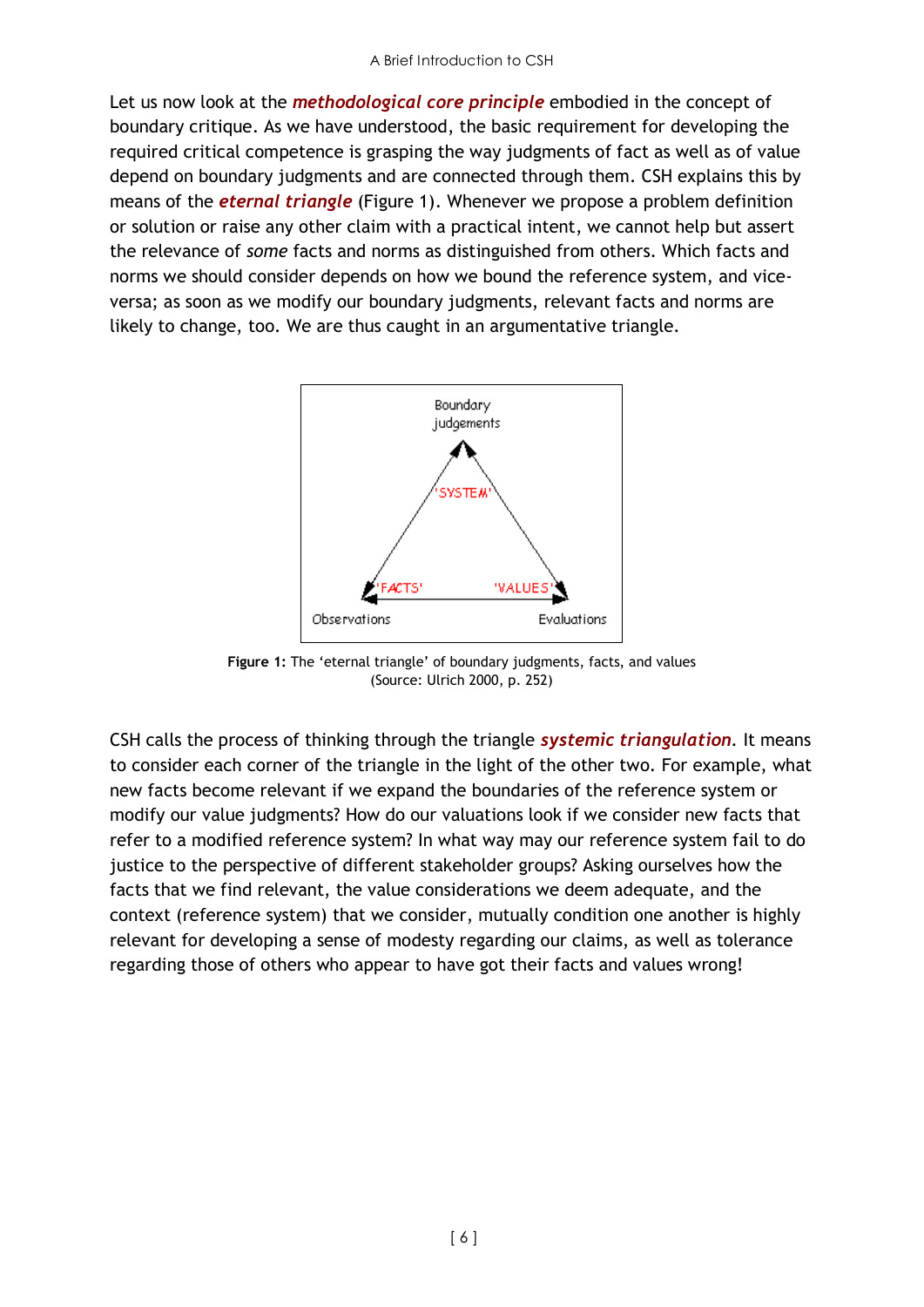# **4. The Conceptual Framework of CSH: Boundary Categories and Questions**

In order to support systematic boundary critique, CSH has developed a systemic categorisation of boundary issues. There are four basic boundary issues, each of which leads to three types of boundary problems. The reason why each basic issue raises more than one boundary problem is that with regard to each issue, we need to clarify not only *what* aspects of a situation are to be considered relevant and what others are to be left out, but also *who* is among those involved in determining these aspects and who is not, as well as *how* we handle differences or conflicts among their views. Accordingly, CSH proposes a conceptual framework of twelve boundary categories. Before we introduce the specific boundary categories that CSH uses, let us make sure we understand the concept of 'boundary category'.

A *boundary category* stands for a basic type or *form of boundary judgments,* that is, for a source of both empirical and normative selectivity in need of critical reflection. Note the emphasis on 'form': a boundary category requires that we give it empirical and normative content; otherwise, it does not tell us anything about the situation at hand. It is thus a kind of *place-marker* that reminds us of the need for clarifying an issue of empirical or normative selectivity.

Empirical selectivity is contained in observations about what *is* the case; normative selectivity in judgments about what *ought* to be the case. You might thus be tempted to equate empirical selectivity with judgments of fact and normative selectivity with judgments of value, but things are a little more complicated. Note that either type of selectivity applies to the selection of relevant *facts* as well as of *values:*

- *Normative selectivity* is contained not only in explicit value statements (e.g., 'I think we should do X rather than Y' or 'I don't think Z is morally acceptable') but also in assertions of fact ('Fact is …' or 'Let us consider fact A' or 'I don't think fact B is relevant'); for what such statements assert is really which facts *should* be considered relevant and which others should not.
- *Empirical selectivity* is contained not only in the facts considered relevant but equally in the values at work; for in both cases, the issue is not what facts and values ought to underpin a claim but which ones are *actually* built into it.

If we cross-tabulate assumptions of 'facts' and 'values' with the two forms of selectivity, we get four perspectives for examining the selectivity of any claim (Figure 2).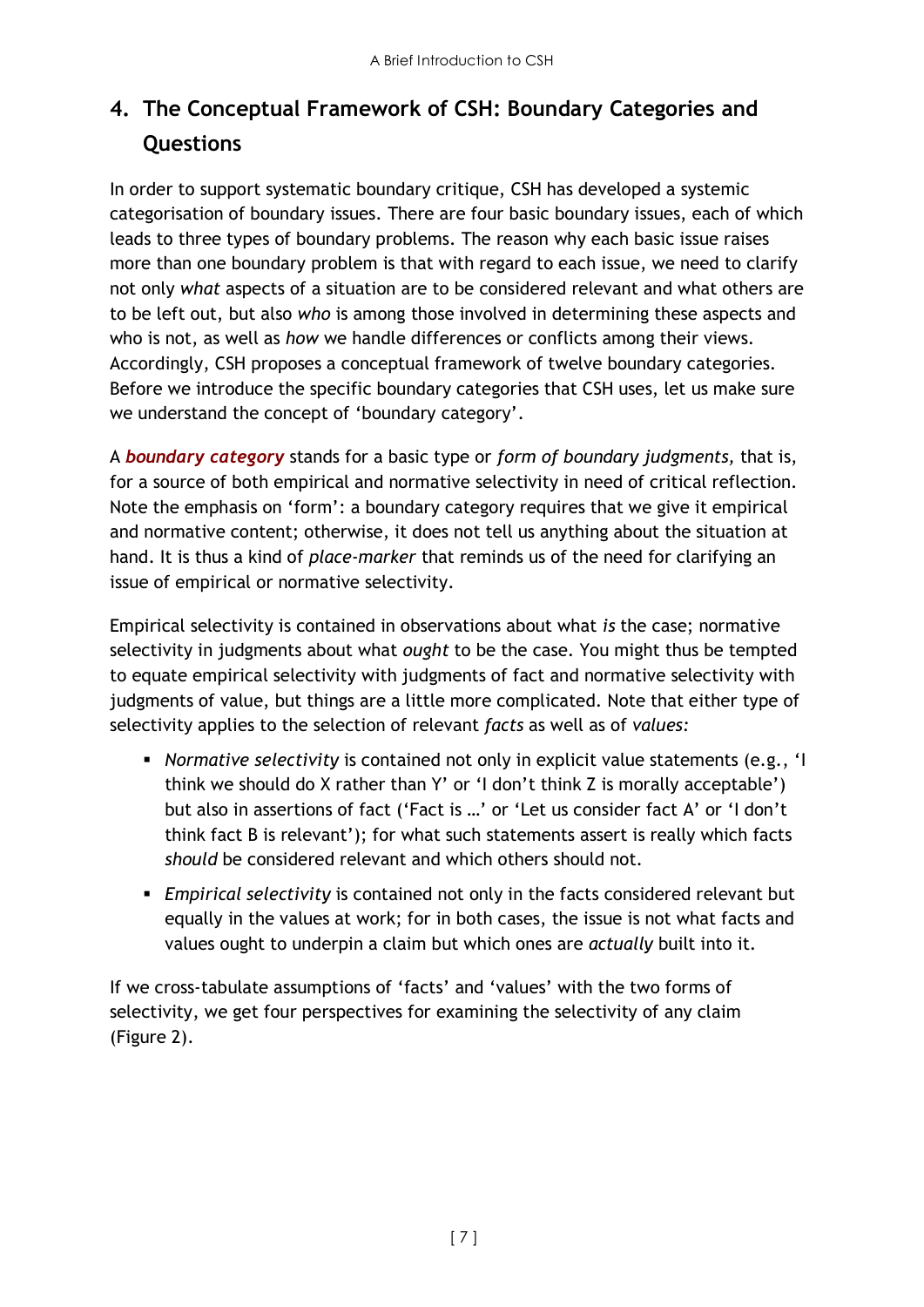| Perspective | <b>Empirical</b><br>selectivity<br>('ls' mode)                                              | <b>Normative</b><br>selectivity<br>('Ought' mode)                                                        |
|-------------|---------------------------------------------------------------------------------------------|----------------------------------------------------------------------------------------------------------|
| 'Facts'     | Actual mapping:<br>What 'facts' are considered<br>relevant and which ones are<br>left out?  | Ideal mapping:<br>What 'facts' ought to be considered<br>relevant and which ones should be<br>left out?  |
| 'Values'    | Actual mapping:<br>What 'values' are considered<br>relevant and which ones are<br>left out? | Ideal mapping:<br>What 'values' ought to be<br>considered relevant and which ones<br>should be left out? |

**Figure 2:** Four perspectives for examining selectivity

It is then clear that an examination of empirical selectivity ('Is' mode) must look at those assumptions of both fact *and value* which *actually* are at work in a proposal, whereas an examination of normative selectivity ('Ought' mode) concerns those assumptions of both fact and value that we think *ought* to inform the proposal.

In order to avoid terminological confusion, CSH calls the systematic examination of empirical selectivity ('What boundary assumptions are at work?') *'actual mapping',* whereas the examination of normative selectivity ('What boundary assumptions ought we to rely on?') is called *'ideal mapping',* as shown in Figure 2.

Taken together, the four fields of Figure 2 – the results of actual mapping and ideal mapping – represent the *reference system* that conditions our perception of a problem situation as well as the claims we raise with respect to it. Critically speaking, without an effort to handle these four issues in an open and transparent way, our claims are neither *clear* (regarding their meaning and relevance) nor *valid* (regarding their rationality and ethical acceptability).

Boundary categories are a kind of 'shorthand' for the particular boundary issues that we need to examine in all four fields, or (to simplify matters a bit) in actual mapping and/or ideal mapping. The point is that the issues remain the same – only the 'mode' of examination changes. It is therefore convenient to introduce these issues in the form of a table of boundary categories. So much for the basic notion of boundary categories.

Next, let us consider the intent of the *four basic boundary issues. (*Note: the fact that the number of issues is the same as that of the fields of meaning clarification and validity examination in Figure 2 is incidental). They ask for a claim's: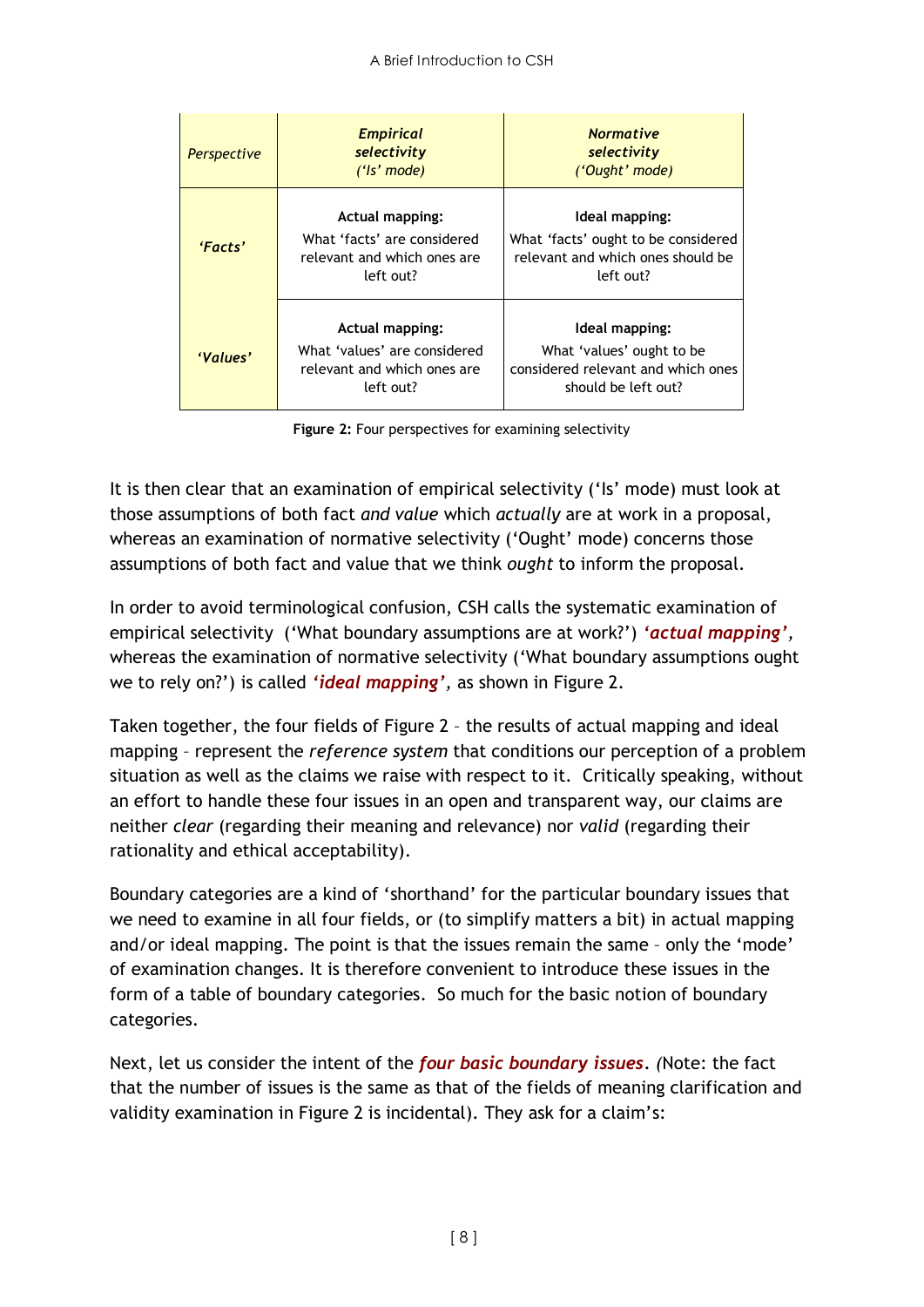- Basis of *motivation* Where does a sense of purposefulness and value come from?
- Basis of *power* Who is in control of what is going on and is needed for success?
- Basis of *knowledge* What experience and expertise support the claim?
- Basis of *legitimacy* Where does legitimacy lie?

Together, the four issues make up a claim's 'anatomy of purposefulness' (Ulrich 1983, p. 342). Critical heuristics proposes that these four issues are essential for reflective practice in most (if not all) situations of problem solving, decision-making, or professional intervention. They are essential since without considering them, we do not really understand what a claim *means* and whether or to what extent we should recognise it as valid, that is, as a basis for action. The underlying philosophical position is that of pragmatism. Its core principle, the *pragmatic maxim,* was formulated by the American philosopher Charles S. Peirce (1878):

> Consider what effects, that might conceivably have practical bearings, we conceive the object of our conception to have. Then, our conception of these effects is the whole of our conception of the object. (Peirce 1878, par. 402)

That is to say, the meaning of a claim (or as Peirce would say, an idea or proposition) consists in all the possible effects we associate with it – the sum-total of the consequences we expect it to have. Peirce was mainly interested in experimental science and for this reason associated with the pragmatic maxim primarily an operational concept of scientific definition and hypothesis formulation; he suggested that the meaning of a hypothesis consists in the experimental consequences we expect to observe when we test it, and in nothing else. But the maxim also makes sense (sic!) in everyday experience and communication: the meaning of an idea or claim consists in the difference it makes to us in the way we 'see' things, in the beliefs we hold or the kind of actions we deem reasonable and ethical.

CSH interprets the pragmatic maxim through the lens of the four mentioned boundary issues. The boundary categories of CSH thus can be understood to represent a categorisation of the kinds of 'effects' that we need to examine in situations of applied science and expertise or of everyday practice.

We are now ready to look at the particular *boundary categories* that CSH uses for purposes of meaning clarification as well as validity examination. (For reasons that I cannot explain here, CSH, unlike Peirce, considers the pragmatic maxim relevant not only for questions of meaning but also for questions of validity; compare Ulrich, 2006.)

To each basic boundary issue, CSH assigns three categories:

- The first category of each group refers to a major kind of *stakeholder,* that is, people concerned by a situation either because they are involved or else because although they are not involved, they are effectively or potentially affected.
- The second category refers to the major kind of *concern* we associate with the stakeholder in question.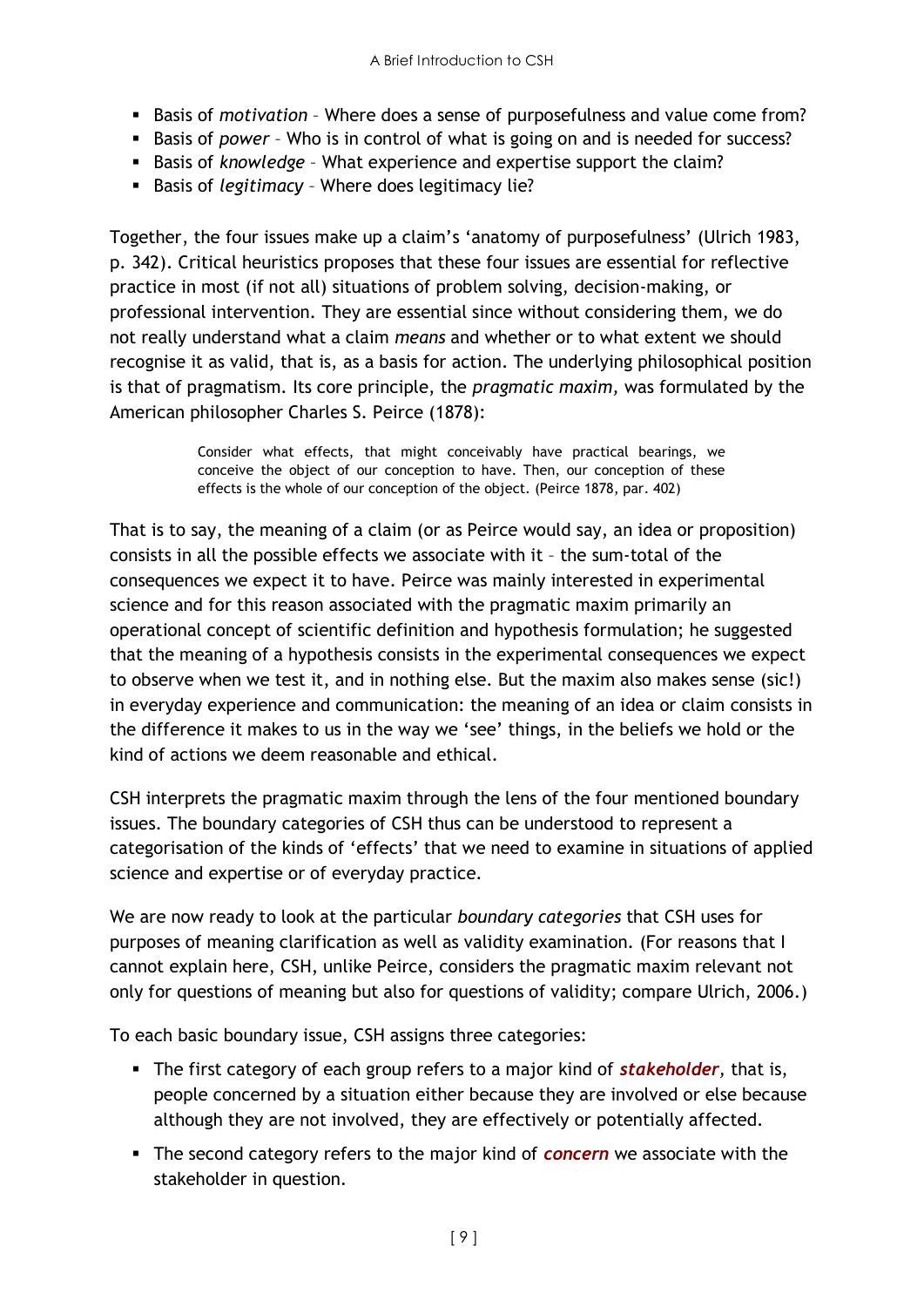The third category, finally, refers to the main kind of *difficulty* that may arise with regard to the concerns in question, for instance because they compete with one another or for other reasons cannot be fully met (as it is characteristic of real-world situations of problem solving).

This yields the table of boundary categories given in Figure 3.



**Figure 3:** Table of boundary categories (Source: W. Ulrich 1983, p. 258; 1996, p. 43; and 2000, p. 256)

As help for supporting a process of boundary critique, we may now translate each boundary category into *boundary questions* that make the intent of each category clear. In this way, we can at the same time define the intent of each category without needing to refer to a separate list of definitions later on.

Conforming to the dual nature of selectivity – involving both empirical and normative selectivity – each boundary category translates into two questions, one formulated in the descriptive mode (what *is* the case?) and one in the prescriptive mode (what *should* be the case?). This yields a checklist of twice 12 critical boundary questions (Figure 4).

In Figure 4, each question is formulated in two parts. The first relates the boundary question to the boundary category at issue; the second part, beginning with *'That is, …',* defines the intent of that boundary category. What matters for boundary critique is the intent of each boundary category, not the terms we use to formulate it.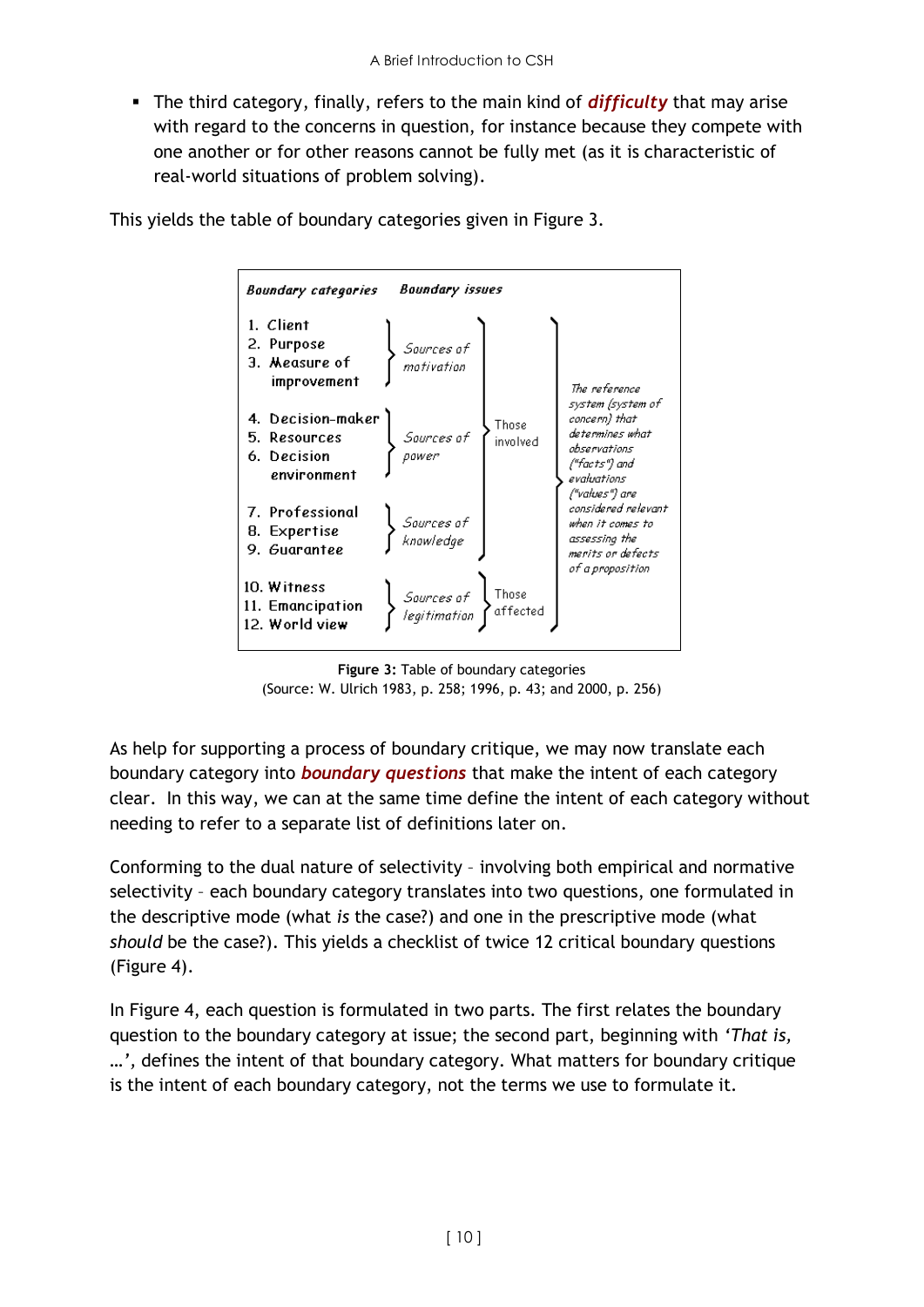#### *SOURCES OF MOTIVATION*

- (1) Who is (ought to be) the **client** or beneficiary? That is, whose interests are (should be) served?
- (2) What is (ought to be) the **purpose**? That is, what are (should be) the consequences?
- (3) What is (ought to be) the **measure of improvement** or measure of success? That is, how can (should) we determine that the consequences, taken together, constitute an improvement?

#### *SOURCES OF POWER*

- (4) Who is (ought to be) the **decision-maker**? That is, who is (should be) in a position to change the measure of improvement?
- (5) What **resources** and other conditions of success are (ought to be) controlled by the decision-maker? That is, what conditions of success can (should) those involved control?
- (6) What conditions of success are (ought to be) part of the **decision environment**? That is, what conditions can (should) the decision-maker *not* control (e.g. from the viewpoint of those not involved)?

#### *SOURCES OF KNOWLEDGE*

- (7) Who is (ought to be) considered a **professional** or further **expert**? That is, who is (should be) involved as competent provider of experience and expertise?
- (8) What kind **expertise** is (ought to be) consulted? That is, what counts (should count) as relevant knowledge?
- (9) What or who is (ought to be) assumed to be the **guarantor** of success? That is, where do (should) those involved seek some guarantee that improvement will be achieved – for example, consensus among experts, the involvement of stakeholders, the experience and intuition of those involved, political support?

#### *SOURCES OF LEGITIMATION*

- (10) Who is (ought to be) **witness** to the interests of those affected but not involved? That is, who is (should be) treated as a legitimate stakeholder, and who argues (should argue) the case of those stakeholders who cannot speak for themselves, including future generations and non-human nature?
- (11) What secures (ought to secure) the **emancipation** of those affected from the premises and promises of those involved? That is, where does (should) legitimacy lie?
- (12) What **worldview** is (ought to be) determining? That is, what different visions of 'improvement' are (should be) considered, and how are they (should they be) reconciled**?**

**Figure 4:** Checklist of boundary questions

The second part of each question, beginning with 'That is, …' defines the boundary category in question. (Source: W. Ulrich 2000, p. 258, originally in 1987, p. 279f)

As a rule, it makes sense to ask each question both in the 'is' and in the 'ought' mode. Our 'ought' answers always help to clarify the standpoint from which we are assessing a situation or related claim in the 'is' mode. Furthermore, differences between 'is' and 'ought' answers are frequent, not to say the rule; as they point to unresolved boundary issues, they can drive the process of unfolding the selectivity of a claim. However, the specific way in which we combine the 'is' and the 'ought' mode depends on the particular application of boundary critique in which we are interested.

We can distinguish *four basic applications* of boundary critique. The first is the easiest one as it requires ideal mapping only, whereas the others require both ideal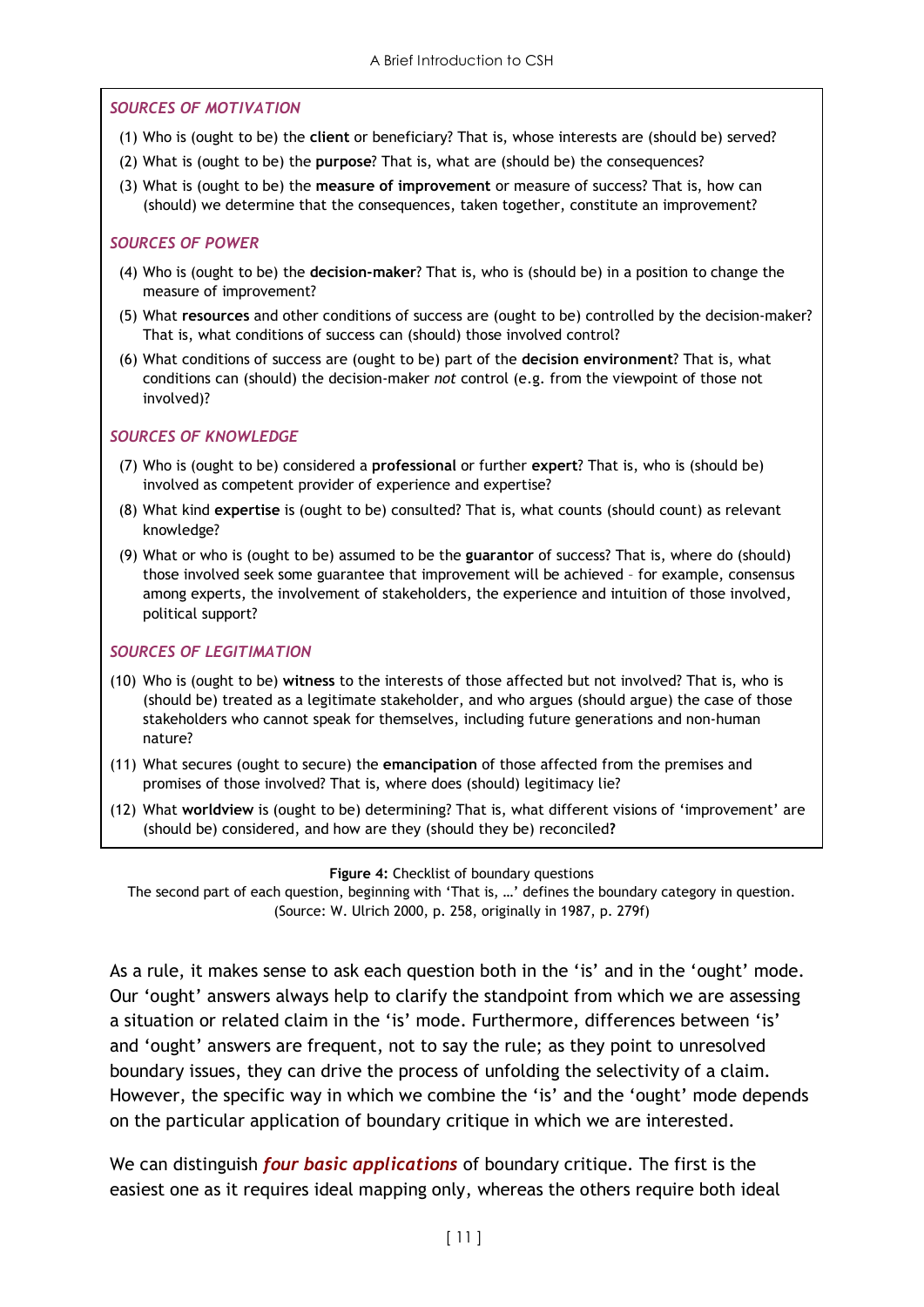and actual mapping. I will briefly characterise each application by explaining its use with regard to (a) the examination of a particular claim, and (b) the handling of a situation of problem solving, decision-making or professional intervention to which the claim refers. The focus in (a) is on understanding some crucial boundary judgments and the role they play for the reference system in question; in (b), on understanding the *perceived* situation as a whole and how its perception may change with modifications of the reference system.

- (1) *Ideal Mapping* Guiding question: *'What is our vision?'*
	- (a) By answering each boundary question in the 'ought' mode, with this guiding question in mind, we can clarify the normative basis from which we assess a claim or which orients our efforts to reformulate it.
	- (b) In situations of participatory problem structuring and decision-making, ideal mapping can be a helpful starting point to develop some shared motivation and understanding, as it is usually easier for people to share basic ideals and visions than to agree about specific ends and means.
- (2) *Evaluation* Guiding question: *'What is our assessment of the situation?'*
	- (a) By answering the boundary questions in the 'is' mode and then contrasting the answers with the previously determined 'ought' answers, we can evaluate the merits of a claim without any illusion of objectivity. That is, we make it clear to ourselves and to everyone else in what way our evaluation depends on a specific reference system that others need not share.
	- (b) The combination of actual and ideal mapping provides a useful basis for reviewing a situation at any stage of problem structuring, decision-making or intervention, with a view to clarifying the question 'Where do we stand?' and taking corrective action as required.
- (3) *Reframing* Guiding question: *'What other context might be relevant?'*
	- (a) By unfolding a claim's assumptions and implications in the light of alternative reference systems, we can develop a better understanding of its selectivity and of possible ways to do more justice to the concerns of all stakeholders, if not to reach a shared understanding with them.
	- (b) This application of boundary critique provides a basis for dealing with situations of uncertainty or unanimity regarding the ends and means of an intervention, competing worldviews and notions of improvement, questions about the stakeholder groups to be involved, or moral issues.
- (4) *Challenge* Guiding question: '*Don't you claim too much?'*
	- (a) By using boundary questions against people who are not willing to disclose the boundary judgments underpinning their claims, or who try to impose them by nonargumentative means, we can make apparent the way in which these claims rely on tacit boundary assumptions for which there are options.
	- (b) This application of boundary critique provides a basis for dealing with situations in which an asymmetry of argumentative chances, due to unequal status, skills, or power of the parties, threatens to militate against an open and transparent handling of issues of selectivity.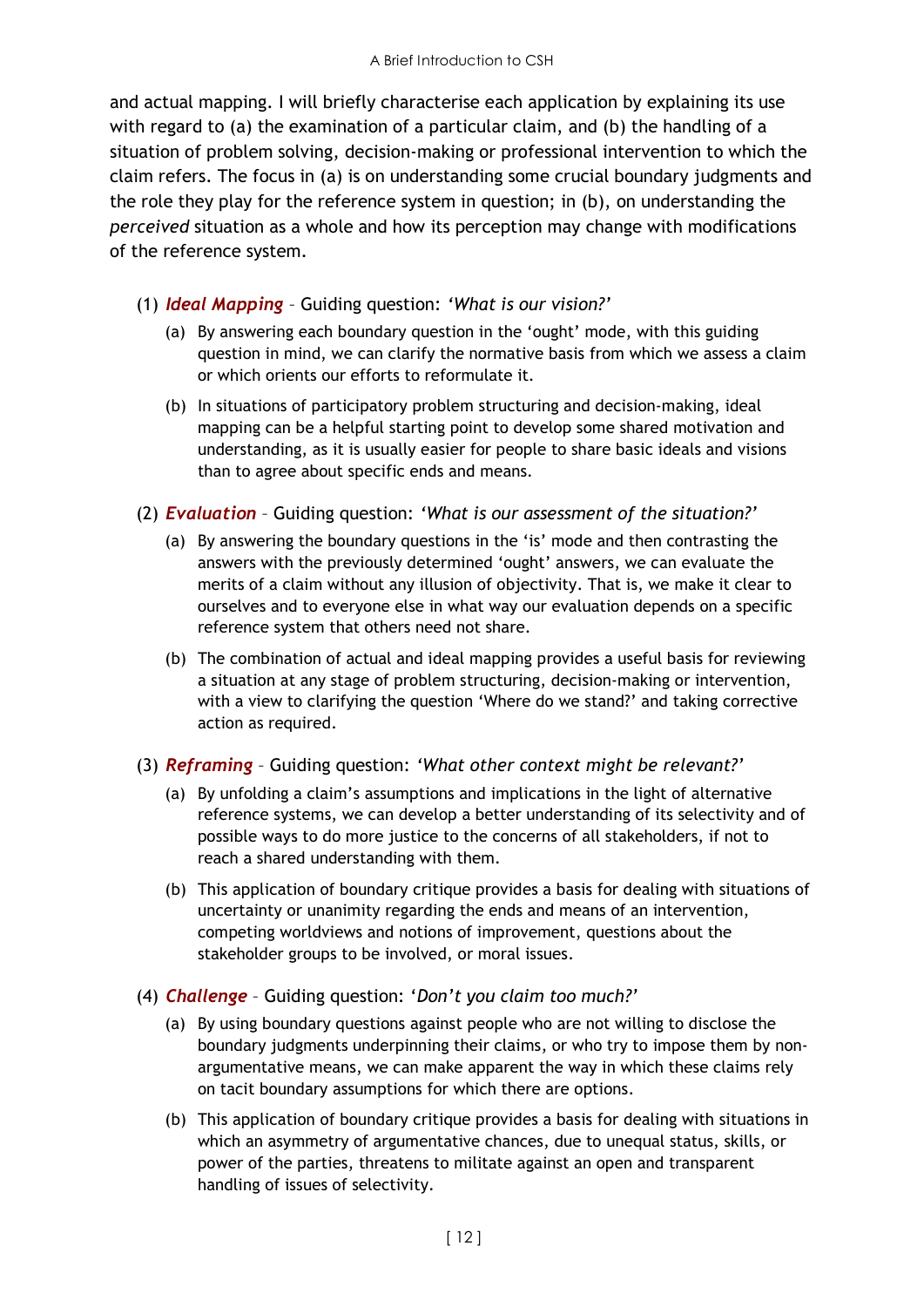## **5. A Model of Cogent Critical Argumentation**

The last-mentioned application of boundary critique raises an issue that is important in practice, lest a critical handling of boundary judgments remain entirely dependent on the good will of those in control of a situation to lay their boundary judgments open. The principle of boundary critique would then boil down to a mere appeal to those involved in a problem-solving or decision-making process to handle their assumptions self-critically. This can be avoided only if boundary critique can also be shown to support those parties whose concerns are ignored or suppressed, by giving them an *argumentative tool* that allows them to carry their concerns into a wider arena of discussion and to question the rationality of the claims of those involved in a *rationally* cogent way.

*Emancipatory boundary critique* represents the use of boundary critique to this end. The idea is that for someone who has grasped the basic idea of boundary critique, it is always possible to challenge a claim that fails to qualify its meaning and validity in terms of underpinning boundary judgments. Required for this is that it become obvious to all the parties and, where necessary, to a larger public, that some of the asserted facts or values depend on undeclared boundary judgments, and that other facts and values may be just as relevant if only we modify some of these judgments. The important point is that in order to achieve such transparency, one need not have as much information and expertise as those who use boundary judgments dogmatically; it is quite good enough to offer an overtly tentative and subjective suggestion or question regarding a boundary issue. The only thing that matters is that everyone can then see there may be *options* for selecting relevant facts and values! When the mask of objectivity and rationality slips, we discover boundary judgments at war.

For instance, when the issue is improving land use and ecosystem management in an underprivileged region such the North Rupununi District of south-west Guyana, introducing a new type of land use may well have ecological and socio-economic sideeffects that affect the lives of the people of the region in unintended and unequal ways. Say, there is a plan to modify agricultural practices or introduce some new crops; it may bring new opportunities to make a living for some members of the community while not benefiting others or even imposing disadvantages on them. Those who feel their concerns have not been addressed properly may then want to challenge the plan by drawing attention to its normative selectivity. Instead of arguing against the plan as if they knew better than the specialists what the consequences will be, it will be quite sufficient for them to voice their concern by asking a question such as this:

> 'I am not sure who among the people in the region will have the means and skills to adopt this new agricultural method; doesn't that mean the plan will serve only those who do have the means and skills?' (emancipatory use of the 'client' question).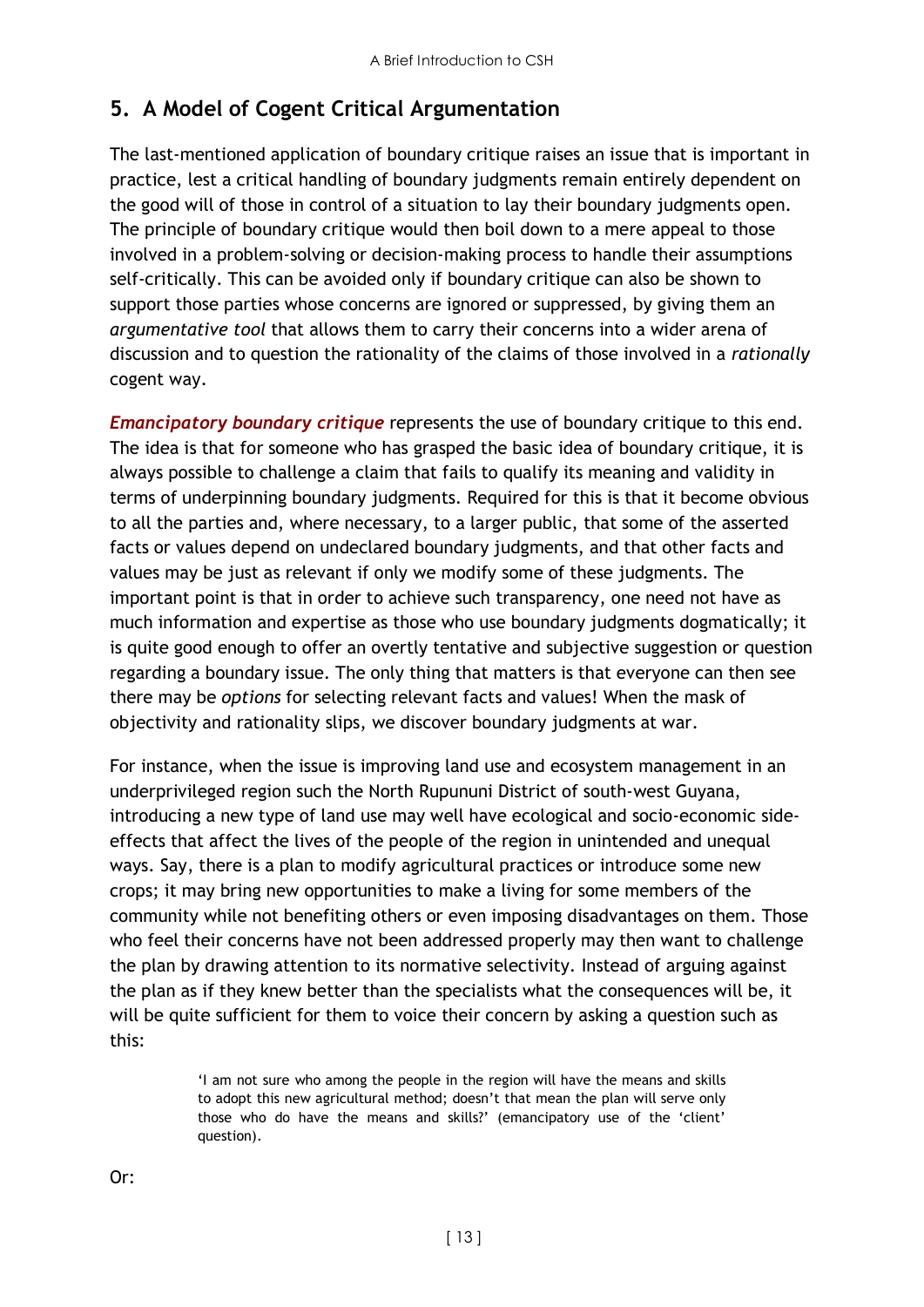'You say the local people will benefit because they get a new opportunity to make a living, but I wonder whether they will want to seize the opportunity or whether they will not rather feel this way of earning a livelihood is not part of their cultural heritage?' (emancipatory use of the 'worldview' question).

And so on. What matters is not how sophisticated the challenging questions or comments are, but only that they put the plan's proponents in a situation in which they can no longer take their boundary judgments for granted. As soon as these become a focus of attention, the proponents lose whatever advantage of expertise and status they may have; for, as we have seen, when it comes boundary judgments, experts and lay people meet as equals.

Unlike all other models of rational discourse currently available in the booming literature on practical philosophy and discourse ethics, this simple model of critical argumentation need not assume ideal conditions of rationality but works under everyday conditions of imperfect rationality. It achieves this by restricting itself to a critical purpose only; but for this critical purpose, it offers a cogent form of argumentation. Therein consists the emancipatory potential that I associate with boundary critique. It can secure to all the parties a gain in *'symmetry of critical competence'* (Ulrich 1993, p. 604f; for a more comprehensive introduction to the emancipatory use of boundary critique, compare Ulrich, 1983, pp. 265-314, esp. 301- 310; also Ulrich 1987, p. 281f; 1993, pp. 599-605; and 2000, pp. 257-260).

## **6. Recommended Readings**

The basic source for the philosophical underpinnings of CSH remains Ulrich (1983).

A good first introduction is Ulrich (1987); a fuller account, with particular reference to issues of ecological management, is Ulrich (1993).

Ulrich (2000) provides an up-to-date statement of the author's present thinking on CSH, with particular consideration of the relevance of boundary critique for developing a functioning civil society.

The focus of Ulrich (2003) is on methodological and theoretical issues; it explains the generic importance of boundary critique within a methodological context of critical systems thinking. This paper should be consulted particularly by those readers who would like to understand the ways in which CSH differs from the other main current strand of 'critical systems thinking', Total Systems Intervention, with which it is sometimes confused.

The focus of Ulrich (2006) is on the implications and use of boundary critique for grounding ethical practice  $-$  a difficult but fundamental issue. The paper proposes a new approach to professional ethics, 'critical pragmatism'.